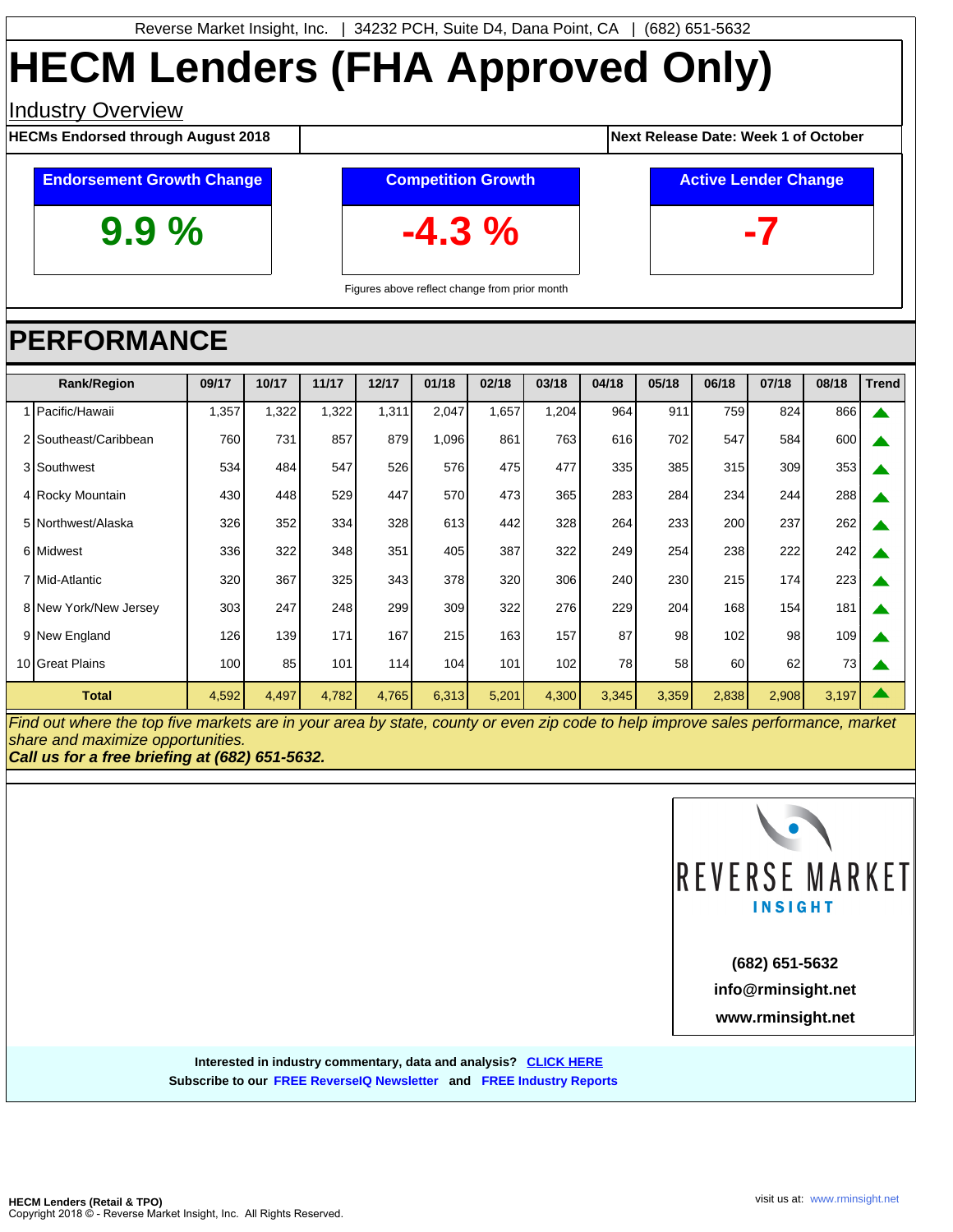## **Competition**

#### **Top 10 Lenders**

| <b>Rank / Lender</b> |                                                           | 09/17 | 10/17 | 11/17 | 12/17 | 01/18 | 02/18 | 03/18 | 04/18 | 05/18 | 06/18 | 07/18 | 08/18 | <b>Total</b> | <b>Trend</b> |
|----------------------|-----------------------------------------------------------|-------|-------|-------|-------|-------|-------|-------|-------|-------|-------|-------|-------|--------------|--------------|
|                      | AMERICAN ADVISORS GROUP                                   | 1.072 | 983   | 1.132 | 1.141 | .218  | 1.183 | 1.158 | 890   | 1.006 | 874   | 797   | 839   | 12,293       |              |
|                      | FINANCE OF AMERICA REVERSE LLC                            | 496   | 509   | 425   | 435   | 636   | 559   | 390   | 314   | 302   | 275   | 262   | 324   | 4.927        |              |
| 3                    | REVERSE MORTGAGE FUNDING LLC                              | 359   | 358   | 399   | 457   | 591   | 310   | 285   | 241   | 255   | 191   | 227   | 203   | 3.876        |              |
|                      | ONE REVERSE MORTGAGE LLC                                  | 282   | 251   | 277   | 265   | 296   | 253   | 261   | 271   | 216   | 214   | 225   | 275   | 3,086        |              |
| 5                    | LIBERTY HOME EQUITY SOLUTIONS INC                         | 209   | 266   | 230   | 192   | 576   | 498   | 353   | 156   | 114   | 71    | 131   | 124   | 2.920        |              |
| 6                    | SYNERGY ONE LENDING INC                                   | 280   | 285   | 350   | 340   | 357   | 201   | 168   | 159   | 177   | 167   | 143   | 163   | 2.790        |              |
|                      | LIVE WELL FINANCIAL INC                                   | 216   | 179   | 197   | 183   | 200   | 124   | 167   | 114   | 144   | 130   | 131   | 170   | <b>.955</b>  |              |
| я                    | <b>HIGHTECHLENDING INC</b>                                | 85    | 108   | 112   | 79    | 104   | 190   | 128   | 81    | 67    | 58    | 64    | 51    | 1.127        |              |
| 9                    | <b>FAIRWAY INDEPENDENT MORTGAGE</b><br><b>CORPORATION</b> | 95    | 95    | 56    | 57    | 154   | 99    | 70    | 95    | 60    | 50    | 72    | 72    | 975          |              |
| 10                   | OPEN MORTGAGE LLC                                         | 54    | 62    | 57    | 52    | 159   | 163   | 65    | 49    | 50    | 49    | 50    | 61    | 871          |              |
|                      | Top 10 SubTotal                                           | 3.148 | 3,096 | 3,235 | 3,201 | 4,291 | 3,580 | 3,045 | 2,370 | 2,391 | 2,079 | 2.102 | 2,282 | 34,820       |              |
|                      | <b>Industry Total</b>                                     | 4.592 | 4,497 | 4,782 | 4,765 | 6,313 | 5,201 | 4.300 | 3.345 | 3,359 | 2,838 | 2,908 | 3,197 | 50,097       |              |













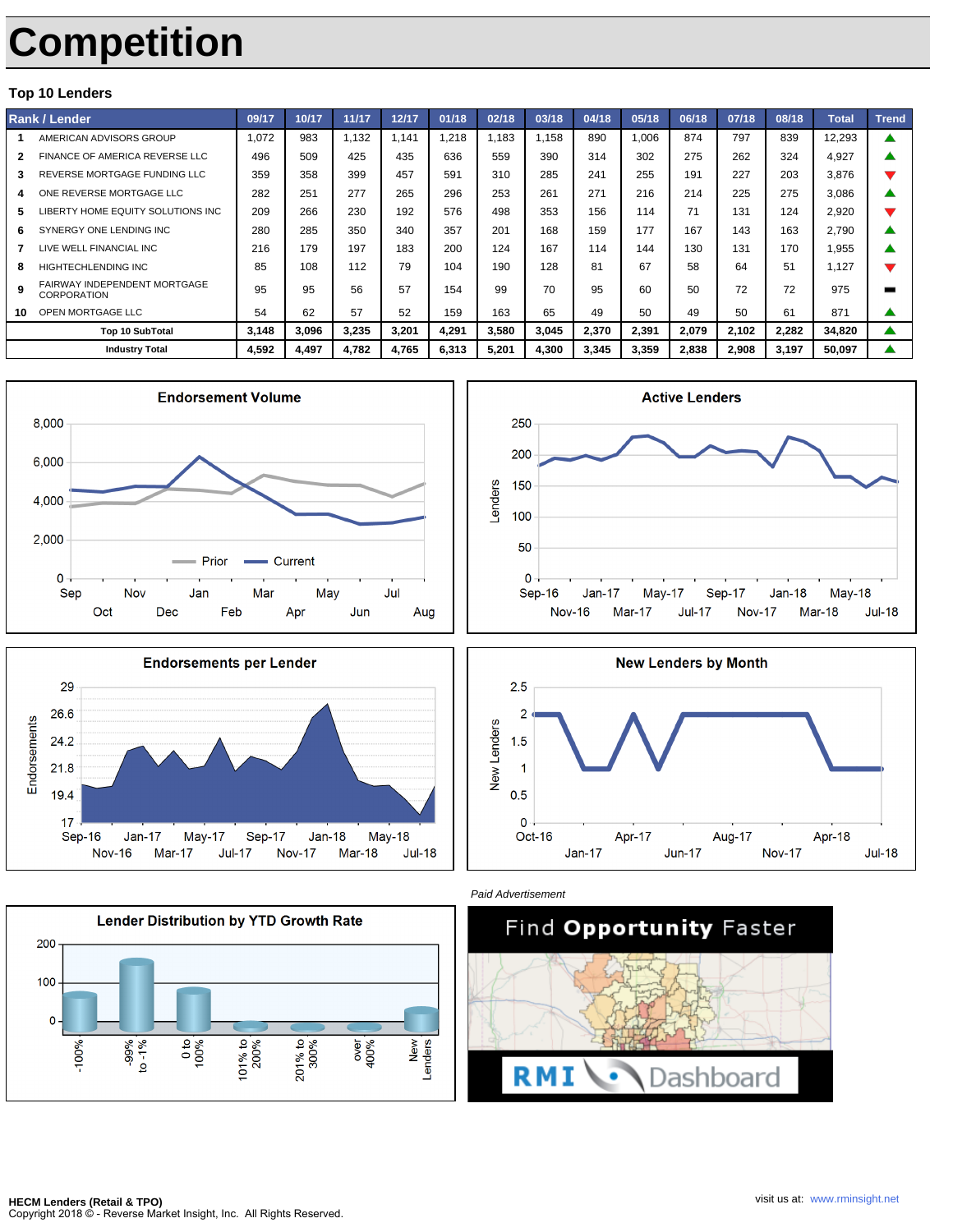## **Market Performance**

| <b>Market</b>              | <b>YTD Volume</b><br>2018 | <b>YTD Volume</b><br>2017 | Chg %    | <b>Active</b><br><b>Lenders</b><br>2018 | <b>Active</b><br><b>Lenders</b><br>2017 | Chg %     | Volume /<br>Lender<br>2018 | Volume /<br>Lender<br>2017 | Chg %    |
|----------------------------|---------------------------|---------------------------|----------|-----------------------------------------|-----------------------------------------|-----------|----------------------------|----------------------------|----------|
| <b>Great Plains</b>        |                           |                           |          |                                         |                                         |           |                            |                            |          |
| <b>KANSAS CITY</b>         | 201                       | 245                       | $-18.0%$ | 26                                      | 28                                      | $-7.1%$   | 2.6                        | 2.6                        | 0.1%     |
| ST. LOUIS                  | 159                       | 164                       | $-3.0%$  | 20                                      | 22                                      | $-9.1%$   | 2.5                        | 2.2                        | 17.4 %   |
| <b>DES MOINES</b>          | 105                       | 152                       | $-30.9%$ | 15                                      | 18                                      | $-16.7%$  | 2.1                        | 2.4                        | $-12.0%$ |
| <b>TOPEKA</b>              | 90                        | 107                       | $-15.9%$ | 18                                      | 17                                      | 5.9%      | 2.3                        | 1.9                        | 21.3%    |
| <b>OMAHA</b>               | 83                        | 104                       | $-20.2%$ | 11                                      | 15                                      | $-26.7%$  | 2.1                        | 2.1                        | 3.2%     |
| <b>Region Total</b>        | 638                       | 772                       | $-17.4%$ | 43                                      | 44                                      | $-2.3%$   | 4.1                        | 4.4                        | $-7.6%$  |
| <b>Mid-Atlantic</b>        |                           |                           |          |                                         |                                         |           |                            |                            |          |
| PHILADELPHIA               | 609                       | 695                       | $-12.4%$ | 50                                      | 63                                      | $-20.6%$  | 3.6                        | 3.5                        | 2.8%     |
| <b>RICHMOND</b>            | 495                       | 645                       | $-23.3%$ | 42                                      | 48                                      | $-12.5%$  | 3.2                        | 3.7                        | $-13.0%$ |
| <b>BALTIMORE</b>           | 312                       | 420                       | $-25.7%$ | 37                                      | 45                                      | $-17.8%$  | 2.7                        | 2.9                        | $-5.7%$  |
| WASH. D.C.                 | 310                       | 536                       | $-42.2%$ | 32                                      | 52                                      | $-38.5%$  | $2.5\,$                    | 3.4                        | $-26.1%$ |
| PITTSBURGH                 | 194                       | 254                       | $-23.6%$ | 25                                      | 29                                      | $-13.8%$  | 2.7                        | 2.9                        | $-6.2%$  |
| <b>WILMINGTON</b>          | 86                        | 141                       | $-39.0%$ | 17                                      | 20                                      | $-15.0%$  | 2.1                        | 2.2                        | $-5.2%$  |
| <b>CHARLESTON</b>          | 80                        | 123                       | $-35.0%$ | 17                                      | 14                                      | 21.4%     | 2.4                        | 2.6                        | $-8.1%$  |
| <b>Region Total</b>        | 2,086                     | 2,814                     | $-25.9%$ | 92                                      | 103                                     | $-10.7%$  | 6.3                        | 7.1                        | $-10.9%$ |
| <b>Midwest</b>             |                           |                           |          |                                         |                                         |           |                            |                            |          |
| <b>CHICAGO</b>             | 463                       | 562                       | $-17.6%$ | 44                                      | 49                                      | $-10.2%$  | 3.4                        | 3.3                        | 0.5%     |
| <b>INDIANAPOLIS</b>        | 295                       | 380                       | $-22.4%$ | 20                                      | 28                                      | $-28.6%$  | 3.5                        | 3.2                        | 7.8%     |
| MINN. ST. PAUL             | 279                       | 307                       | $-9.1%$  | 28                                      | 33                                      | $-15.2%$  | 2.7                        | 2.5                        | 8.5%     |
| <b>DETROIT</b>             | 240                       | 239                       | 0.4%     | 23                                      | 27                                      | $-14.8%$  | 3.2                        | 2.7                        | 18.4%    |
| MILWAUKEE                  | 227                       | 265                       | $-14.3%$ | 31                                      | 31                                      | $0.0 \%$  | 2.6                        | 3.3                        | $-21.8%$ |
| CLEVELAND                  | 211                       | 274                       | $-23.0%$ | 29                                      | 26                                      | 11.5 %    | $2.5\,$                    | 3.1                        | $-18.1%$ |
| <b>COLUMBUS</b>            | 191                       | 247                       | $-22.7%$ | 20                                      | 25                                      | $-20.0%$  | 3.6                        | 3.3                        | 8.7%     |
| <b>GRAND RAPIDS</b>        | 181                       | 213                       | $-15.0%$ | 20                                      | 25                                      | $-20.0%$  | 2.9                        | 2.5                        | 17.5%    |
| SPRINGFIELD                | 102                       | 128                       | $-20.3%$ | 13                                      | 23                                      | $-43.5%$  | 2.6                        | 2.7                        | $-3.6%$  |
| <b>CINCINNATI</b>          | 83                        | 112                       | $-25.9%$ | 19                                      | 21                                      | $-9.5%$   | 1.9                        | 2.2                        | $-16.0%$ |
| <b>FLINT</b>               | 47                        | 64                        | $-26.6%$ | 8                                       | 17                                      | $-52.9%$  | 1.9                        | 1.8                        | 5.8%     |
| <b>Region Total</b>        | 2,319                     | 2,791                     | $-16.9%$ | 87                                      | 93                                      | $-6.5%$   | 8.2                        | 7.9                        | 4.2%     |
| <b>New England</b>         |                           |                           |          |                                         |                                         |           |                            |                            |          |
| <b>BOSTON</b>              | 481                       | 579                       | $-16.9%$ | 30                                      | 31                                      | $-3.2%$   | 4.2                        | 5.2                        | $-18.5%$ |
| <b>HARTFORD</b>            | 251                       | 296                       | $-15.2%$ | 28                                      | 36                                      | $-22.2%$  | 2.7                        | 2.4                        | 9.9%     |
| <b>BANGOR</b>              | 114                       | 132                       | $-13.6%$ | 17                                      | 17                                      | $0.0\ \%$ | $2.0\,$                    | 2.4                        | $-17.2%$ |
| <b>PROVIDENCE</b>          | 77                        | 74                        | 4.1 %    | 16                                      | 16                                      | $0.0\ \%$ | 1.8                        | 1.7                        | 10.5%    |
| <b>MANCHESTER</b>          | 74                        | 118                       | $-37.3%$ | 15                                      | 23                                      | $-34.8%$  | 1.5                        | 1.9                        | $-22.3%$ |
| <b>BURLINGTON</b>          | 32                        | 64                        | $-50.0%$ | 8                                       | 15                                      | $-46.7%$  | 1.3                        | 1.6                        | $-17.6%$ |
| <b>Region Total</b>        | 1,029                     | 1,263                     | $-18.5%$ | 49                                      | 56                                      | $-12.5%$  | 5.4                        | 5.8                        | $-6.5%$  |
| <b>New York/New Jersey</b> |                           |                           |          |                                         |                                         |           |                            |                            |          |
| <b>NEW YORK</b>            | 887                       | 1,200                     | $-26.1%$ | 42                                      | 59                                      | $-28.8%$  | 4.5                        | 4.9                        | $-7.9%$  |
| <b>NEWARK</b>              | 353                       | 488                       | $-27.7%$ | 45                                      | 56                                      | $-19.6%$  | 2.4                        | 2.7                        | $-9.2%$  |
| CAMDEN                     | 298                       | 340                       | $-12.4%$ | 53                                      | 56                                      | $-5.4%$   | 2.3                        | 2.3                        | $-2.8%$  |
| <b>ALBANY</b>              | 185                       | 225                       | $-17.8%$ | 23                                      | 32                                      | $-28.1%$  | 2.9                        | 2.1                        | 34.6%    |
| <b>BUFFALO</b>             | 120                       | 136                       | $-11.8%$ | 11                                      | 16                                      | $-31.3%$  | 3.4                        | 3.1                        | 10.4%    |
| <b>Region Total</b>        | 1,843                     | 2,389                     | $-22.9%$ | 79                                      | 98                                      | $-19.4%$  | 5.8                        | 6.0                        | $-4.1%$  |
| <b>Northwest/Alaska</b>    |                           |                           |          |                                         |                                         |           |                            |                            |          |
| <b>SEATTLE</b>             | 1,277                     | 1,151                     | 10.9%    | 56                                      | 64                                      | $-12.5%$  | 5.4                        | 4.6                        | 15.9%    |
| PORTLAND                   | 820                       | 956                       | $-14.2%$ | 51                                      | 61                                      | $-16.4%$  | 3.7                        | 3.9                        | $-2.8%$  |
| <b>BOISE</b>               | 312                       | 297                       | 5.1%     | 35                                      | 39                                      | $-10.3%$  | 2.4                        | 2.1                        | 17.2 %   |
| SPOKANE                    | 133                       | 128                       | 3.9%     | 28                                      | 28                                      | $0.0\,\%$ | 1.9                        | 1.6                        | 20.6%    |
| ANCHORAGE                  | 37                        | 25                        | 48.0%    | 9                                       | $\overline{7}$                          | 28.6%     | 1.7                        | $1.5$                      | 15.1%    |
| <b>Region Total</b>        | 2,579                     | 2,557                     | 0.9%     | 77                                      | 88                                      | $-12.5%$  | 7.1                        | 6.7                        | 5.0%     |
| <b>Pacific/Hawaii</b>      |                           |                           |          |                                         |                                         |           |                            |                            |          |
| LOS ANGELES                | 2,024                     | 2,654                     | $-23.7%$ | 84                                      | 96                                      | $-12.5%$  | 6.6                        | 7.1                        | $-6.9%$  |

#### **HECM Lenders (Retail & TPO)**

Copyright 2018 © - Reverse Market Insight, Inc. All Rights Reserved.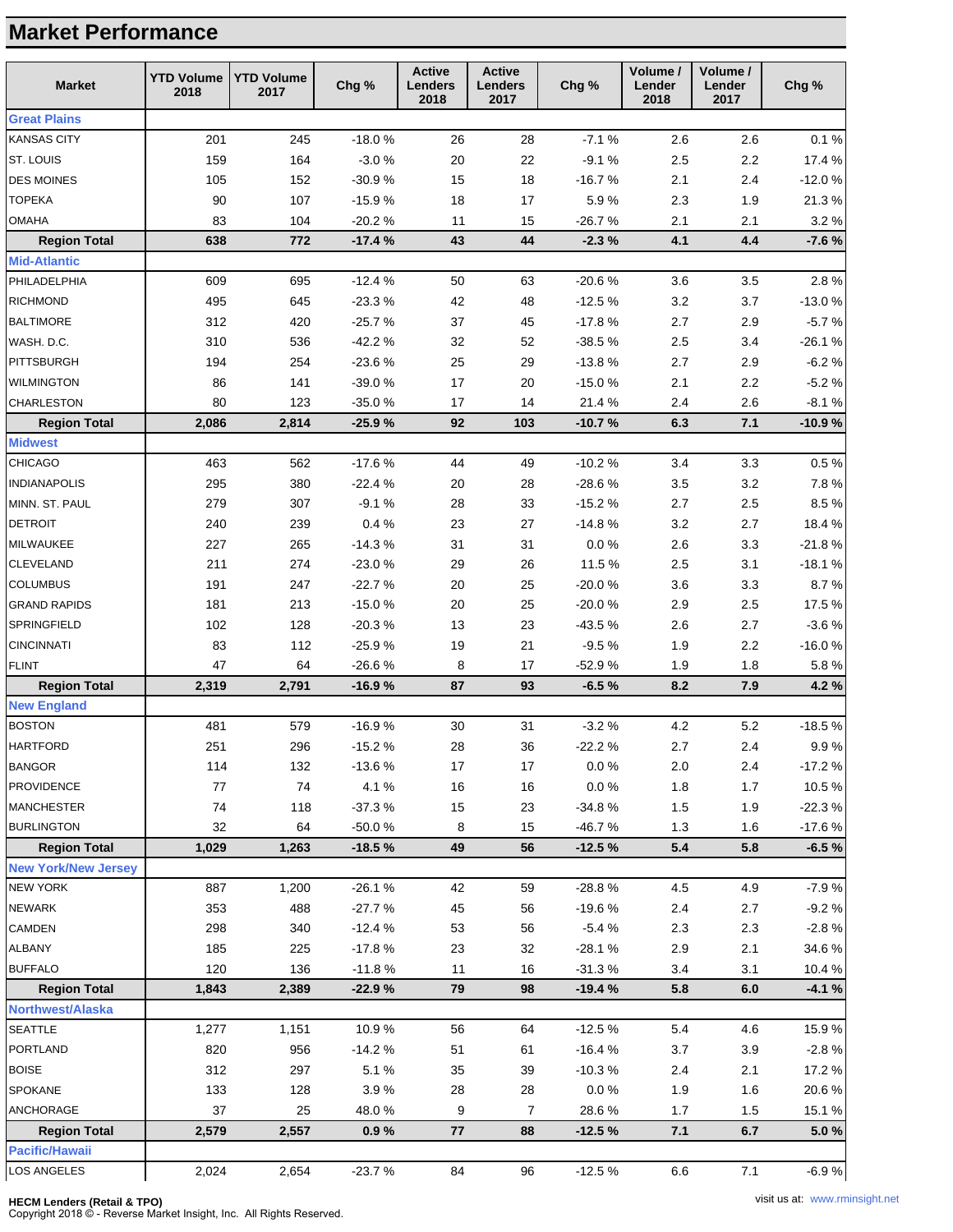| <b>Market</b>              | <b>YTD Volume</b><br>2018 | <b>YTD Volume</b><br>2017 | Chg %     | <b>Active</b><br>Lenders<br>2018 | <b>Active</b><br><b>Lenders</b><br>2017 | Chg %    | Volume /<br>Lender<br>2018 | Volume /<br>Lender<br>2017 | Chg %      |
|----------------------------|---------------------------|---------------------------|-----------|----------------------------------|-----------------------------------------|----------|----------------------------|----------------------------|------------|
| <b>SANTA ANA</b>           | 1,656                     | 2,098                     | $-21.1%$  | 88                               | 91                                      | $-3.3%$  | 5.4                        | 6.5                        | $-16.1%$   |
| <b>SAN FRANCISCO</b>       | 1,456                     | 1,864                     | $-21.9%$  | 61                               | 69                                      | $-11.6%$ | $6.0\,$                    | 6.7                        | $-10.2%$   |
| PHOENIX                    | 1,048                     | 1,311                     | $-20.1%$  | 66                               | 67                                      | $-1.5%$  | $4.5\,$                    | 4.7                        | $-4.4%$    |
| SACRAMENTO                 | 988                       | 1,046                     | $-5.5%$   | 58                               | 58                                      | $0.0 \%$ | 4.8                        | 4.6                        | 5.1%       |
| SAN DIEGO                  | 822                       | 1,006                     | $-18.3%$  | 56                               | 67                                      | $-16.4%$ | $4.2\,$                    | 4.5                        | $-7.2%$    |
| LAS VEGAS                  | 387                       | 439                       | $-11.8%$  | 42                               | 36                                      | 16.7%    | $2.9\,$                    | 3.3                        | $-14.0%$   |
| <b>FRESNO</b>              | 352                       | 442                       | $-20.4%$  | 41                               | 53                                      | $-22.6%$ | 2.7                        | 2.7                        | 1.0%       |
| <b>RENO</b>                | 197                       | 223                       | $-11.7%$  | 25                               | 30                                      | $-16.7%$ | $2.2\,$                    | $2.2\,$                    | 1.5%       |
| <b>TUCSON</b>              | 172                       | 159                       | 8.2%      | 26                               | 27                                      | $-3.7%$  | 1.9                        | 1.9                        | $-4.2%$    |
| <b>HONOLULU</b>            | 130                       | 131                       | $-0.8 \%$ | 15                               | 25                                      | -40.0%   | $2.0\,$                    | 1.8                        | 13.7%      |
| <b>Region Total</b>        | 9,232                     | 11,373                    | $-18.8%$  | 159                              | 161                                     | $-1.2%$  | 14.4                       | 16.5                       | $-13.0%$   |
| <b>Rocky Mountain</b>      |                           |                           |           |                                  |                                         |          |                            |                            |            |
| <b>DENVER</b>              | 1,756                     | 2,113                     | $-16.9%$  | 75                               | 69                                      | 8.7%     | 5.8                        | 6.5                        | $-10.3%$   |
| SALT LAKE CITY             | 711                       | 744                       | $-4.4%$   | 44                               | 47                                      | $-6.4%$  | $3.8\,$                    | $4.2\,$                    | $-9.1%$    |
| <b>HELENA</b>              | 136                       | 155                       | $-12.3%$  | $16$                             | 23                                      | $-30.4%$ | 2.4                        | 2.4                        | 0.7%       |
| CASPER                     | 67                        | 82                        | $-18.3%$  | 15                               | 18                                      | $-16.7%$ | 1.9                        | 1.8                        | $0.8\ \%$  |
| SIOUX FALLS                | 44                        | 38                        | 15.8%     | 12                               | 6                                       | 100.0%   | 1.8                        | 1.7                        | 4.6%       |
| <b>FARGO</b>               | 27                        | 36                        | $-25.0%$  | 11                               | 8                                       | 37.5%    | $1.3$                      | 1.7                        | $-26.8%$   |
| <b>Region Total</b>        | 2,741                     | 3,168                     | $-13.5%$  | 97                               | 96                                      | 1.0%     | 6.9                        | 7.4                        | $-6.8%$    |
| <b>Southeast/Caribbean</b> |                           |                           |           |                                  |                                         |          |                            |                            |            |
| MIAMI                      | 1,072                     | 1,307                     | $-18.0%$  | 64                               | 82                                      | $-22.0%$ | $4.5\,$                    | 4.5                        | $-1.0%$    |
| <b>GREENSBORO</b>          | 786                       | 893                       | $-12.0%$  | 44                               | 51                                      | $-13.7%$ | 4.3                        | $4.5\,$                    | $-3.2%$    |
| <b>TAMPA</b>               | 689                       | 843                       | $-18.3%$  | 53                               | 67                                      | $-20.9%$ | $3.7\,$                    | 4.1                        | $-10.9%$   |
| ORLANDO                    | 634                       | 764                       | $-17.0%$  | 49                               | 54                                      | $-9.3%$  | $3.8\,$                    | $3.8\,$                    | $-2.3%$    |
| <b>ATLANTA</b>             | 573                       | 737                       | $-22.3%$  | 35                               | 58                                      | $-39.7%$ | 4.3                        | $3.8\,$                    | 13.3%      |
| <b>COLUMBIA</b>            | 451                       | 565                       | $-20.2%$  | 40                               | 46                                      | $-13.0%$ | 2.9                        | $3.0\,$                    | $-5.1%$    |
| <b>JACKSONVILLE</b>        | 389                       | 481                       | $-19.1%$  | 49                               | 44                                      | 11.4 %   | $3.0\,$                    | 3.1                        | $-4.2%$    |
| <b>BIRMINGHAM</b>          | 314                       | 426                       | $-26.3%$  | 26                               | 32                                      | $-18.8%$ | 3.3                        | 3.6                        | $-9.0%$    |
| KNOXVILLE                  | 237                       | 285                       | $-16.8%$  | 21                               | 29                                      | $-27.6%$ | 2.9                        | $3.0\,$                    | $-2.8%$    |
| NASHVILLE                  | 237                       | 245                       | $-3.3%$   | 24                               | 26                                      | $-7.7%$  | $2.8\,$                    | 2.5                        | 11.6%      |
| LOUISVILLE                 | 155                       | 199                       | $-22.1%$  | $18$                             | 19                                      | $-5.3%$  | $3.2\,$                    | $3.2\,$                    | $-0.4%$    |
| <b>JACKSON</b>             | 123                       | 179                       | $-31.3%$  | $17$                             | $18$                                    | $-5.6%$  | 2.4                        | 2.7                        | $-13.6%$   |
| <b>MEMPHIS</b>             | 63                        | 73                        | $-13.7%$  | 11                               | 14                                      | $-21.4%$ | 1.8                        | 1.8                        | 0.7 %      |
| CARIBBEAN                  | 46                        | 139                       | $-66.9%$  | 9                                | 9                                       | 0.0 %    | 2.1                        | 4.2                        | $-50.7%$   |
| <b>Region Total</b>        | 5,769                     | 7,136                     | $-19.2%$  | 118                              | 141                                     | $-16.3%$ | 11.6                       | 12.0                       | $-3.8%$    |
| <b>Southwest</b>           |                           |                           |           |                                  |                                         |          |                            |                            |            |
| <b>DALLAS</b>              | 594                       | 676                       | $-12.1%$  | 51                               | 54                                      | $-5.6%$  | 3.4                        | 3.5                        | $-4.1%$    |
| <b>SAN ANTONIO</b>         | 526                       | 670                       | $-21.5%$  | 50                               | 51                                      | $-2.0%$  | 3.0                        | 3.4                        | $-13.3%$   |
| <b>HOUSTON</b>             | 521                       | 730                       | $-28.6%$  | 42                               | 50                                      | $-16.0%$ | 3.6                        | 4.1                        | $-11.7%$   |
| FT. WORTH                  | 492                       | 625                       | $-21.3%$  | 41                               | 52                                      | $-21.2%$ | 3.0                        | 3.0                        | 0.9 %      |
| <b>NEW ORLEANS</b>         | 288                       | 350                       | $-17.7%$  | 28                               | 28                                      | 0.0 %    | 2.9                        | 3.2                        | $-9.6%$    |
| ALBUQUERQUE                | 212                       | 228                       | $-7.0%$   | 26                               | 24                                      | 8.3%     | 2.7                        | 2.6                        | 4.3%       |
| <b>LITTLE ROCK</b>         | 175                       | 207                       | $-15.5%$  | 21                               | 22                                      | $-4.5%$  | 2.4                        | 2.6                        | $-7.3%$    |
| <b>LUBBOCK</b>             | 118                       | 151                       | $-21.9%$  | 25                               | 24                                      | 4.2%     | 1.9                        | 2.1                        | $-6.3%$    |
| OKLAHOMA CITY              | 115                       | 162                       | $-29.0%$  | 11                               | 20                                      | $-45.0%$ | 3.3                        | $2.8\,$                    | 17.5%      |
| <b>TULSA</b>               | 114                       | 136                       | $-16.2%$  | 17                               | 21                                      | $-19.0%$ | 2.1                        | 2.0                        | 5.5%       |
| <b>SHREVEPORT</b>          | 70                        | 78                        | $-10.3%$  | 17                               | 16                                      | 6.3%     | 1.8                        | 1.9                        | $-5.0\ \%$ |
| <b>Region Total</b>        | 3,225                     | 4,013                     | $-19.6%$  | 93                               | 93                                      | 0.0 %    | 8.5                        | 9.3                        | $-8.8%$    |
| <b>Grand Total</b>         | 31,461                    | 38,276                    | $-17.8%$  | 339                              | 379                                     | $-10.6%$ | 21.2                       | 22.8                       | $-6.9%$    |

Analyze your top competitors and leverage the competitive strategies that work for them. Call us for a free, no obligation, Competitive Landscape Report at (682) 651-5632.